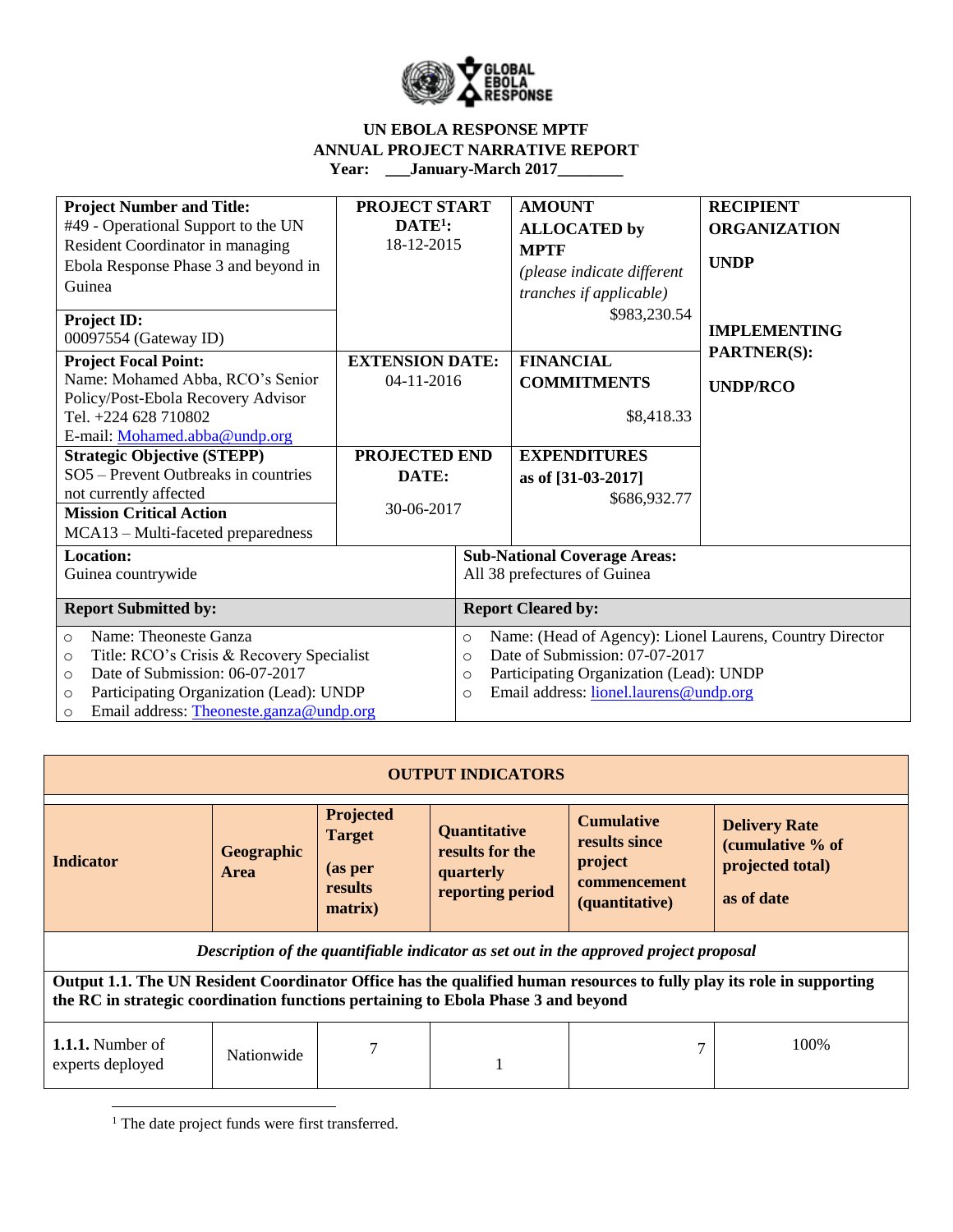

| within RCO                                                                                                                                                           |            |                     |                                                                  |      |                                                                                                                     |
|----------------------------------------------------------------------------------------------------------------------------------------------------------------------|------------|---------------------|------------------------------------------------------------------|------|---------------------------------------------------------------------------------------------------------------------|
| 1.1.2. Extent to which<br>advisory services of<br>Ebola Support Unit<br>were used to inform<br>high-level policy<br>discussions and<br>strategic decision-<br>making | Nationwide | 100%                | N/A                                                              | 100% | 100%                                                                                                                |
|                                                                                                                                                                      |            |                     | <b>EFFECT INDICATORS</b> (if available for the reporting period) |      |                                                                                                                     |
|                                                                                                                                                                      |            |                     | and beyond                                                       |      | Outcome 1. The UN Resident Coordinator fully exercises strategic coordination functions pertaining to Ebola phase 3 |
| 1.1. Extent to which<br>the ECM functions are<br>transferred to RC                                                                                                   | Nationwide | 100%                | 100%                                                             | 100% | 100%                                                                                                                |
| 1.2. Number of high<br>strategic coordination<br>meetings convened by<br>RC                                                                                          | Nationwide | 1 per month<br>(15) | 11                                                               | 15   | 100%                                                                                                                |
| Outcome 4. A coordination mechanism for humanitarian, natural and sanitary crisis prevention and response is<br>operational                                          |            |                     |                                                                  |      |                                                                                                                     |
| 4.2. Number of<br>meetings held on the<br>humanitarian/crisis/dis<br>aster management and<br>prevention<br>coordination<br>framework                                 | Nationwide | (15)                | 10                                                               | 15   | 100%                                                                                                                |

# **PROGRAMME REPORT FORMAT**

# **EXECUTIVE SUMMARY**

In ½ to 1 page, summarise the key achievements of programme in terms of outcomes and outputs. Please, list the main activities implemented for the project, and describe the progress made during the current reporting period. Explain how the outcome(s) indicated in the Matrix have contributed to the project objective(s) through the Mission Critical Action (MCA) for the Response and the Recovery Strategic Objective (RSO) for Recovery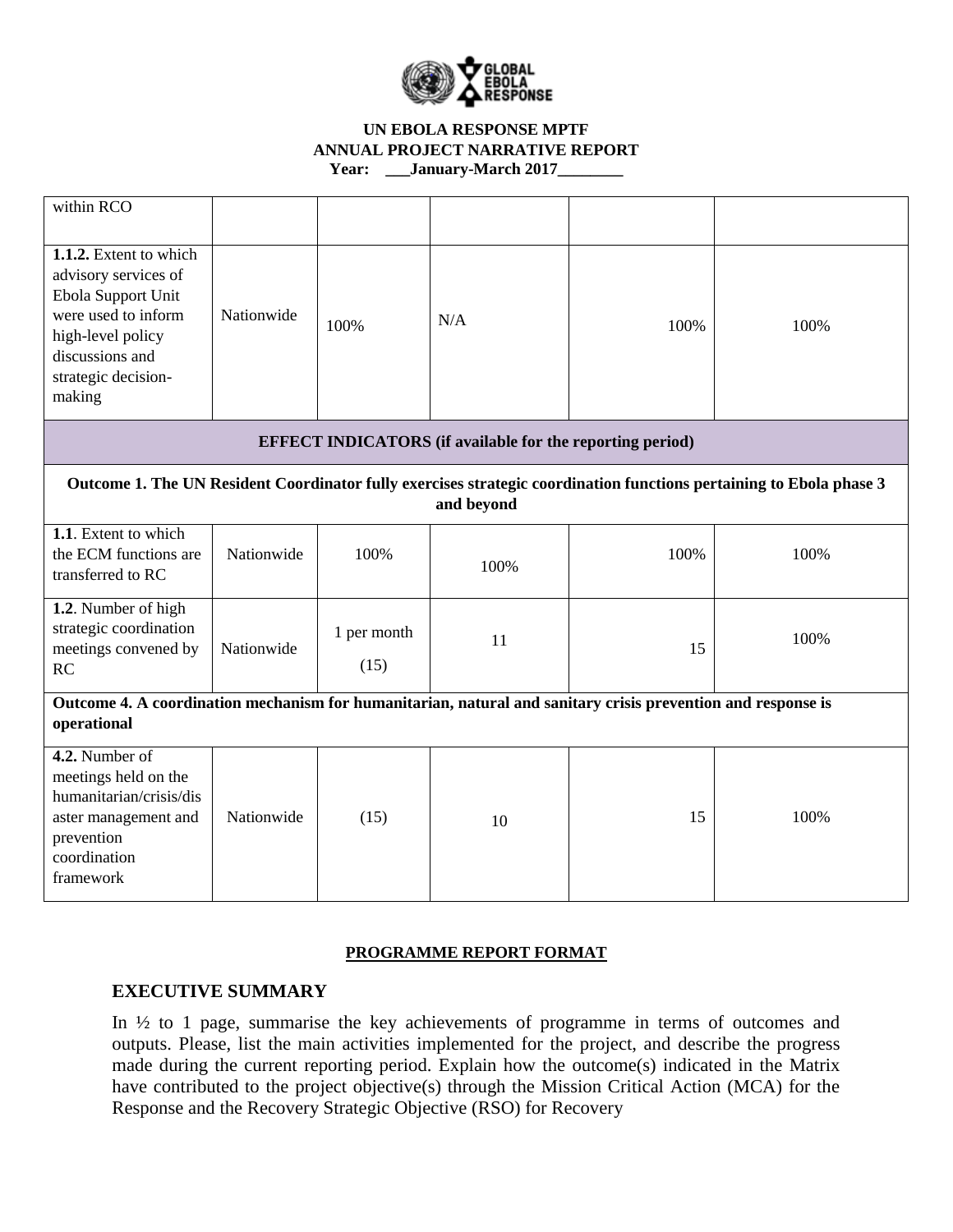

# **NARRATIVE**

**Situation Update** (*please describe critical changes, if any, in the situation that affect the project (1-2 paragraphs*))

The project was implemented in the spirit to entrust the UN Resident Coordinator/Humanitarian Coordinator a continued coordination role of the Ebola Virus Disease in its phase 3 and beyond. Therefore, arrangements were made to provide the RC Office with additional required capacities to help in the goal to achieve and stay at 0 case of EVD infections while also ensuring the country's readiness to respond to future health outbreaks and other emergency situations.

The current situation shows a relatively stable context whereas the country has successfully contained the EVD virus. The top priority for the project is to address the post-Ebola recovery needs while also reinforcing the country's preparedness for future emergencies. The EVD support unit deployed within the RC Office continued during this reporting period to provide the technical guidance and any needed operational support to national institutions in the formulation and/or updates of mechanism and tools including but not limited to the disaster risk reduction framework, the contingency plan etc.

**Key Achievements** (*please use this section to highlight your key achievements for the month, using bullet points if preferred)*

The summarized results below are specifically referring to the reporting period (January through March 2017).

- The UN RC continued to exercise the strategic role in the coordination of post-Ebola recovery related functions. This was done through the facilitation of periodic statutory meetings of the inter-agency humanitarian committee (*COPIA- Comite Permanent Inter-agences*). At the technical level, a total of three meetings were held during this quarter (one each month) under the facilitation of RCO. The UN RC cochaired the above meetings along with the Minister of local administration and decentralization on behalf of the national side. These strategic meetings allowed a continued concertation among humanitarian actors on key programming aspects through information sharing on a series of aspects including the epidemiological situation in the country. The *COPIA* remains a pivotal humanitarian coordination mechanism as technical and strategic orientations are substantively discussed within this framework, this in alignment with effect indicators 1.1. & 1.2.)
- Additional support was also provided to the national side in the development of the national disaster risk management framework and the update of the multi-risk contingency plan (effect indicator 4.2). Related working groups held three meetings between January and March and pursued their work to update and finalize a series of projects meant to operationalize the national disaster management framework.
- As for the output indicator 1.1.1., an additional resource (national UN volunteer) was added to the EVD unit as multiple attempts to hire an international UNV didn't succeed due to lack of qualified candidates. This extra hire made it 7 out 7 as initially planned and was of a big boost to the RCO.
- The number of staff from the Permanent Secretariat of the Consultative Framework between the Government and the Donor Community benefiting from capacity-building activities jumped to up 86.67%.
- Few more field missions were conducted jointly with other humanitarian actors to assess the situation on